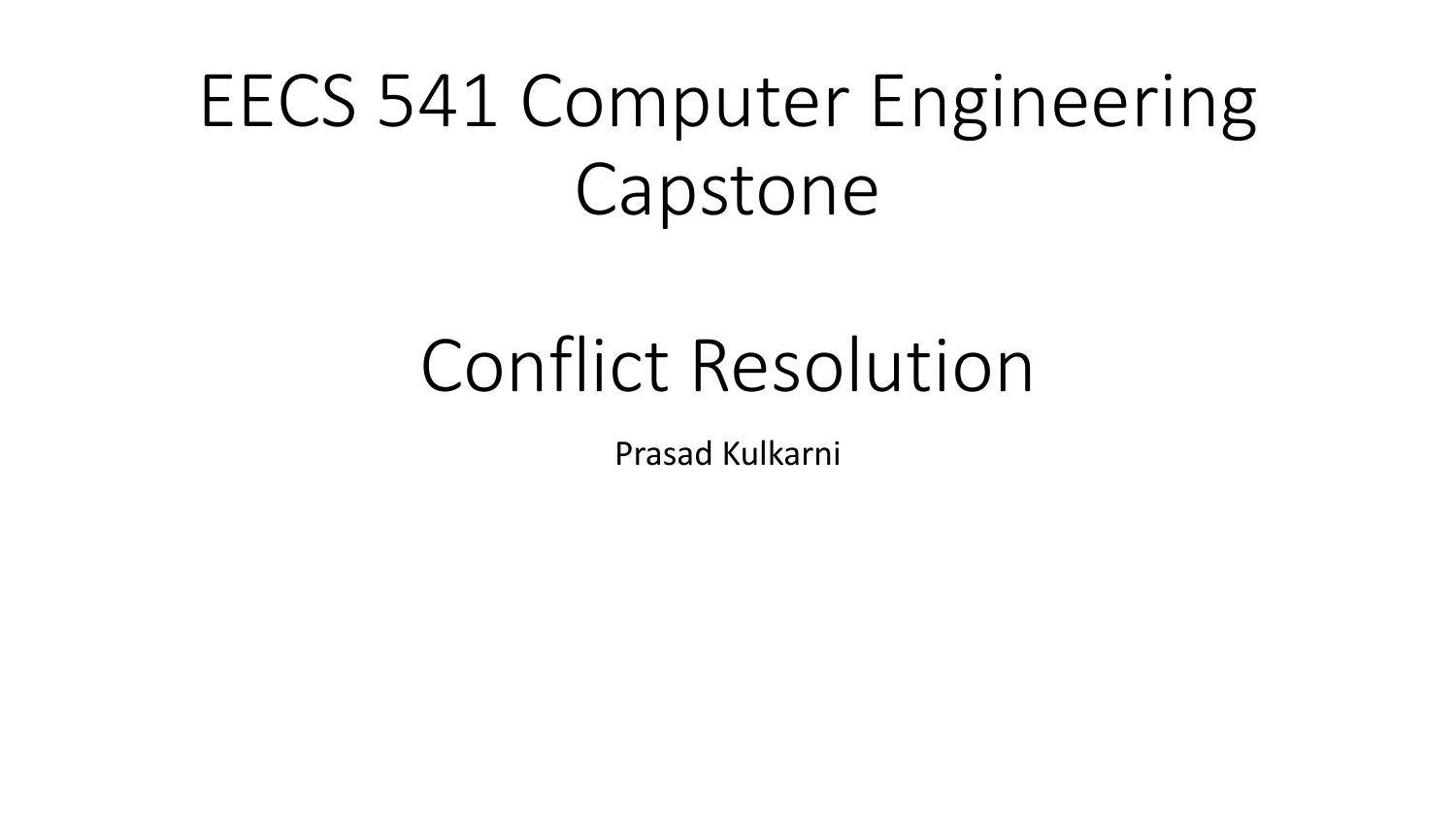#### **Conflict**

- Conflict is a form of interaction among parties that differ in interest, perception, and preferences.
	- *Kolb, David A., Osland, Joyce S., and Rubin, Irwin M., Organizational behavior: An experiential approach, Prentice Hall, Englewood Cliffs, NJ, 6th Edition.*
- Conflict arises from the clash of perceptions, goals, or values in an arena where people care about the outcome
	- *Alessandra, Tony Ph.D. & Hunsaker, Phil Ph.D. (1993) Communicating at Work. New York: Fireside Publishers.*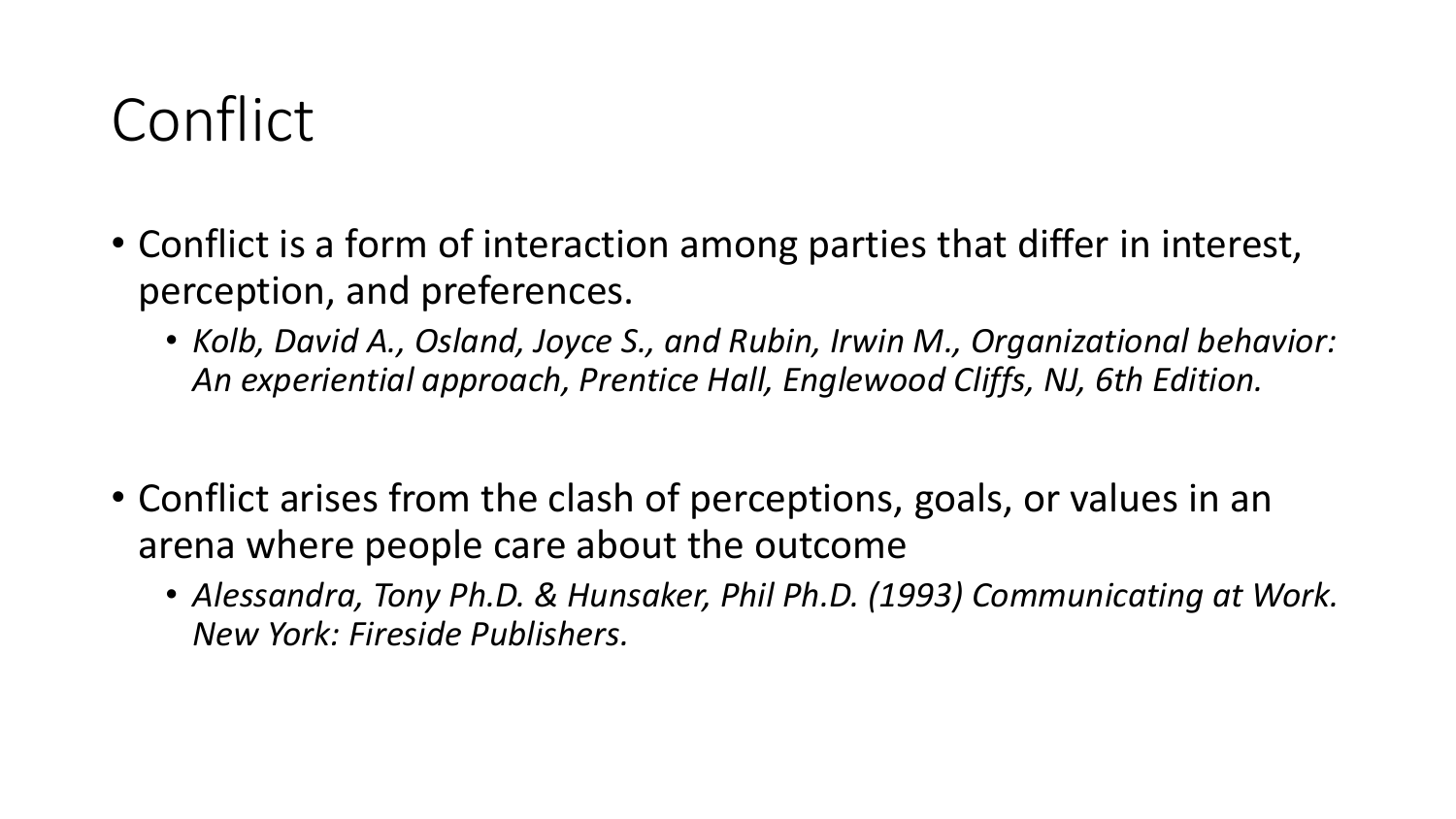#### **Conflicts**

- Conflicts are common and inevitable
	- team members have different backgrounds, personalities, and experiences
	- leading to different opinions, insights, and ideas
	- some conflicts may be hard to resolve, and may linger for a long time
- Conflicts are not necessarily disruptive or negative
	- may force discussions and better understanding on complex issues
- Conflicts should be resolved quickly and effectively
	- conflict resolution skills needs to be learned
	- needs interpersonal skills (in addition to technical expertise)
- Conflict management and resolution is critical to team harmony and productivity.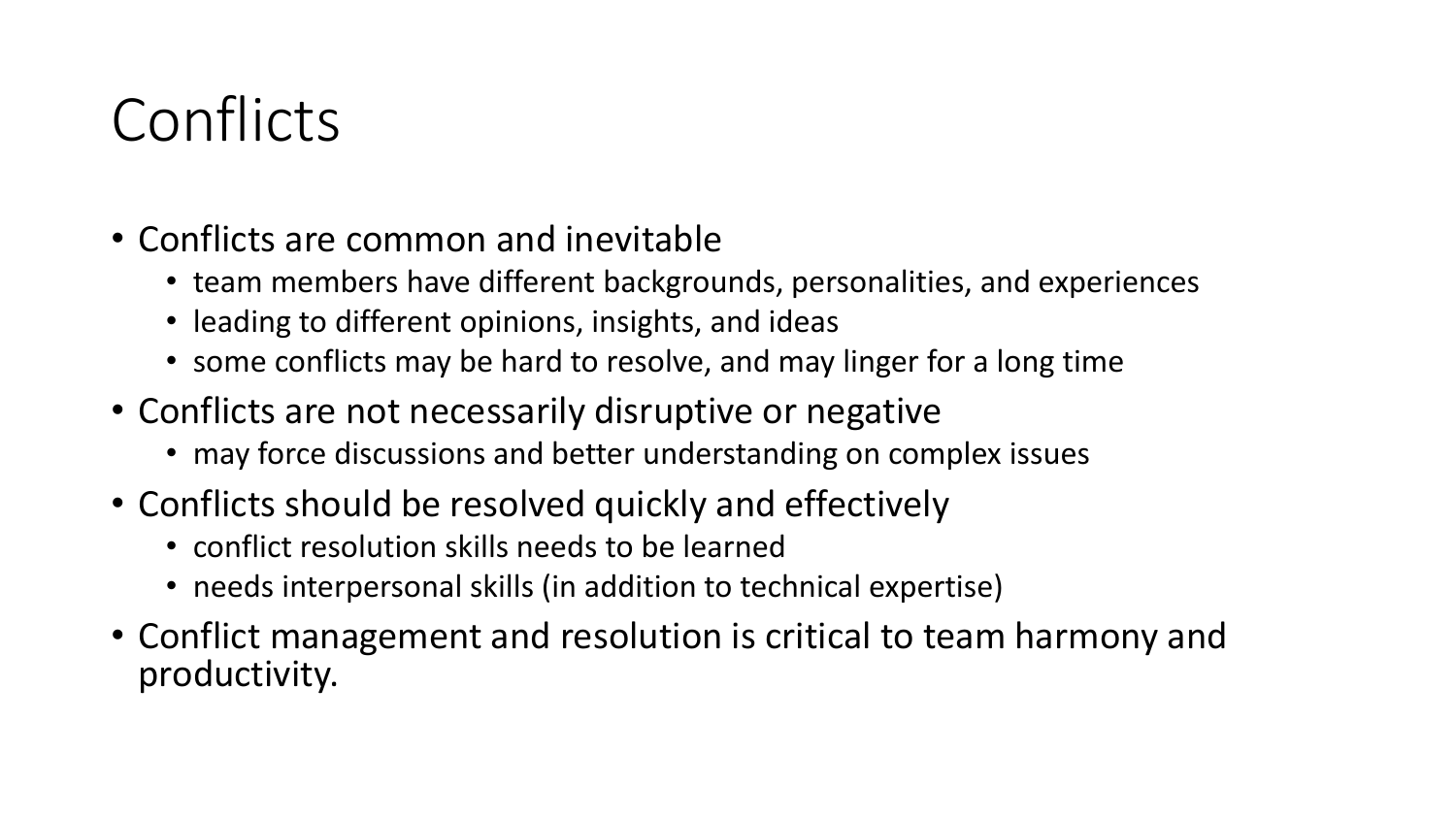#### Conflict Causes – Examples

- Disagreements in the technical approach
- Intolerance for mistakes
- Lack of trust
- Differences in objectives and different understanding of productive work
- Disagreements about needs, goals, priorities, and interests
- Different cultures, values, attitudes, languages, and perceptions
- Team members failing to meet their assigned tasks on time or rigor
- Poor communication
- Lack of clarity in roles and responsibilities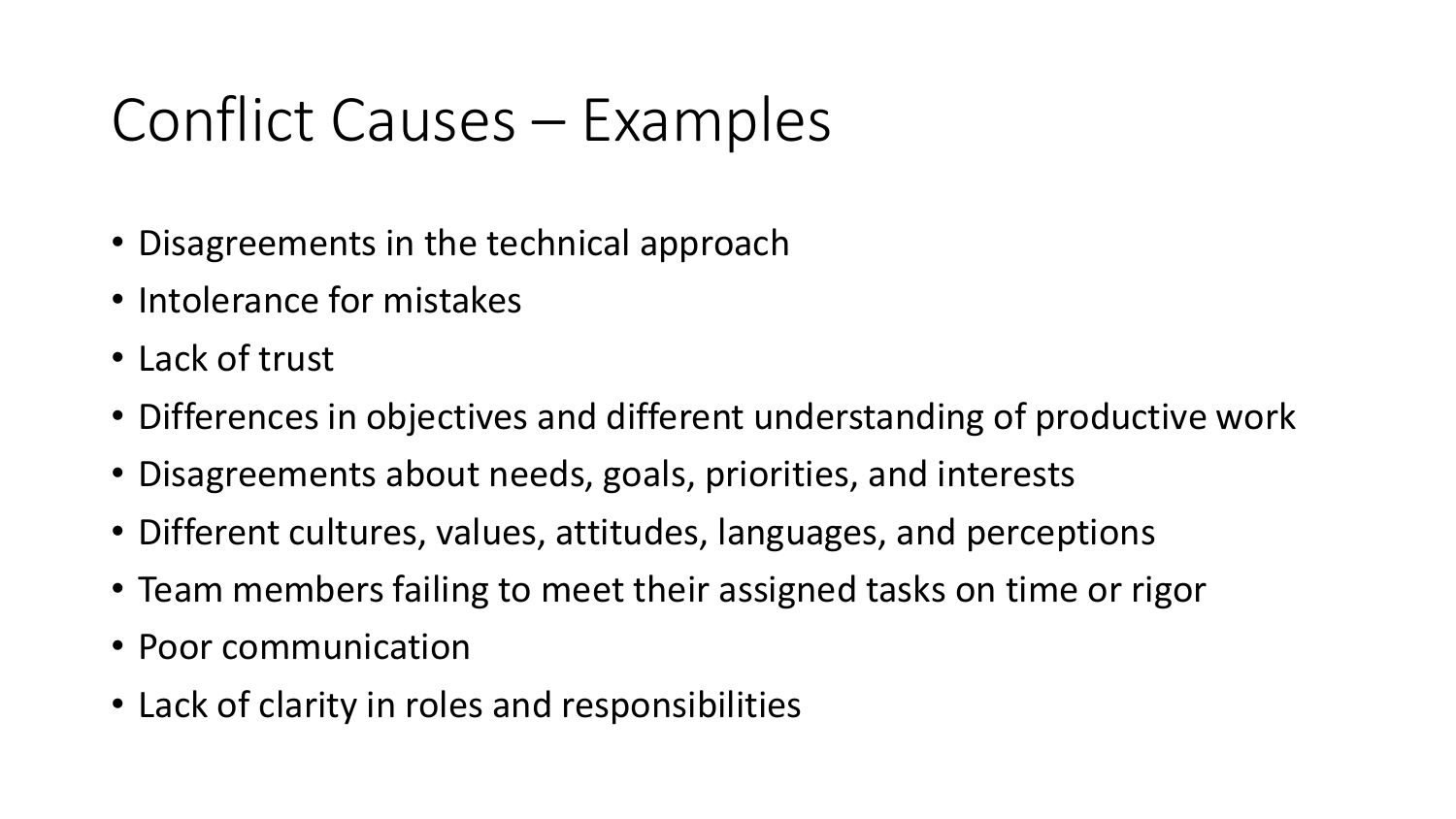## Conflict Categories in a Team

- Design Decision
	- problems making project-related decisions, including goals, scope, tasks, etc.
- (Perception of) workload imbalance
	- some team members may be doing more or less work
- Capability deficiency
	- some team members may lack the necessary skills to complete the given task
- Personality
	- differing personalities may make it difficult to get along
- Miscommunication
	- failure to understand other members, failure to communicate and share information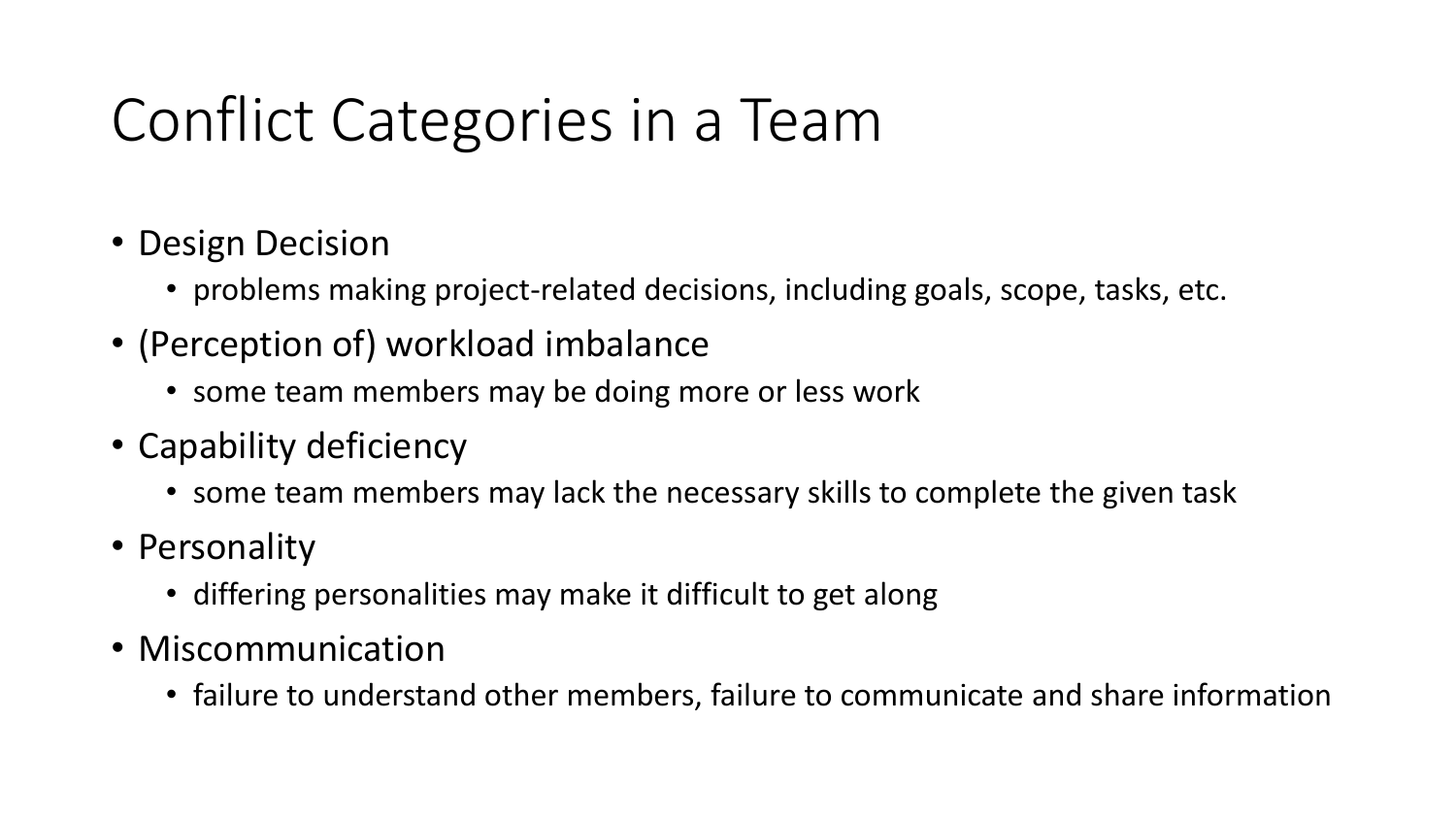## Conflict Management Strategies -- Competition

- One party forces their own view concern despite resistance
	- forces one viewpoint over another
	- may involve aggressive, uncooperative and autocratic behavior
- Pros
	- can result in quick problem resolution
	- can increase individual authority and self-worth
- Cons
	- may cause animosity with other team members
	- may cause new conflicts later
- Results in a "win-lose" situation
	- but, may be the only option in certain cases for the project manager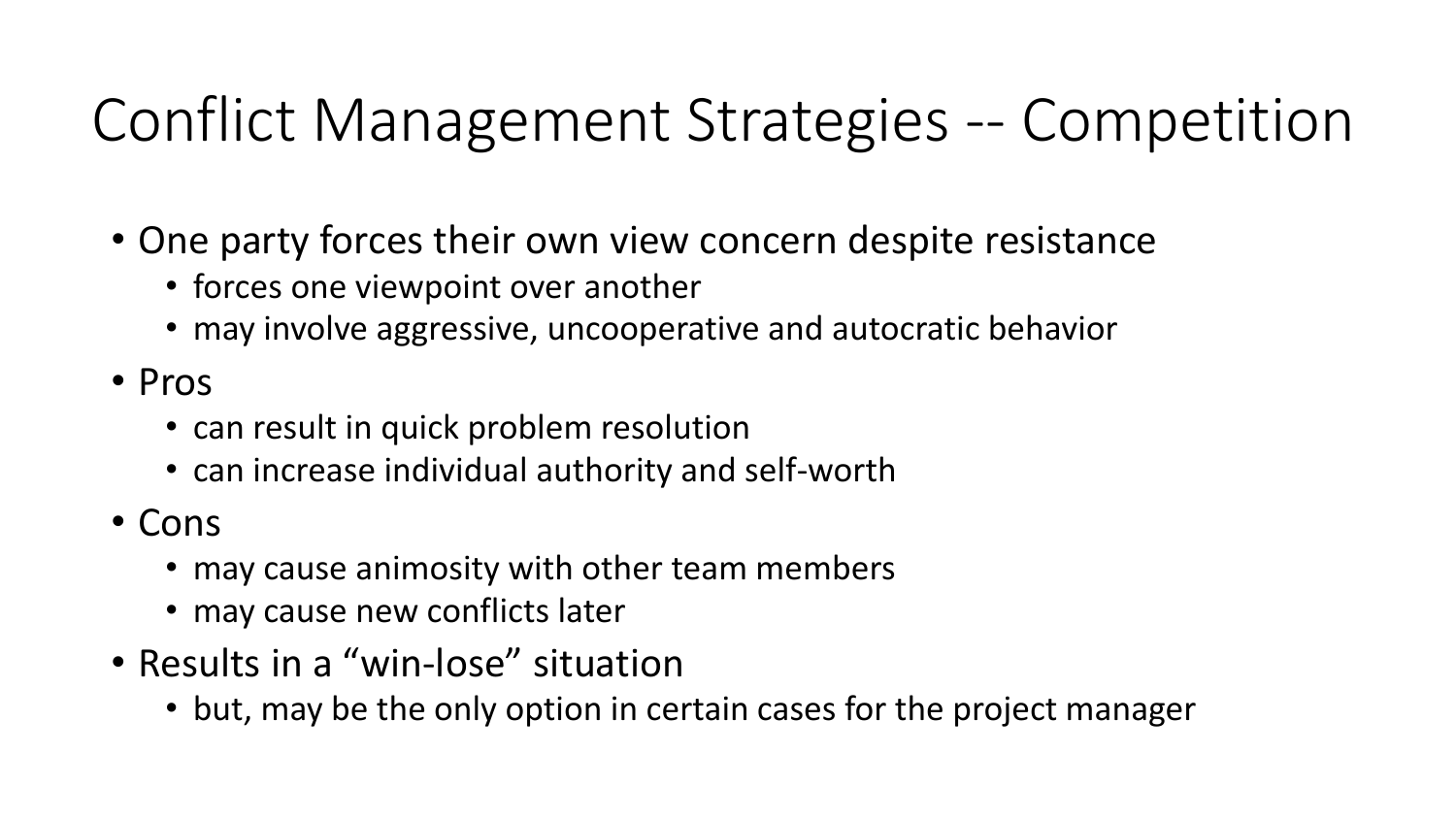## Conflict Management Strategies – Compromise

• Both parties come to a mutually agreeable "compromise" by a give and take approach.

• Pros

- may result in a less confrontational and quick resolution
- can be a temporary "fix" until a better approach can be found
- Cons
	- both parties may feel unsatisfied later
	- not the best approach to building good relations between team members
	- requires enforcing the implementation of the "compromise" solution
- A win-lose or lose-lose situation may be created
	- more appropriate for minor or less important project issues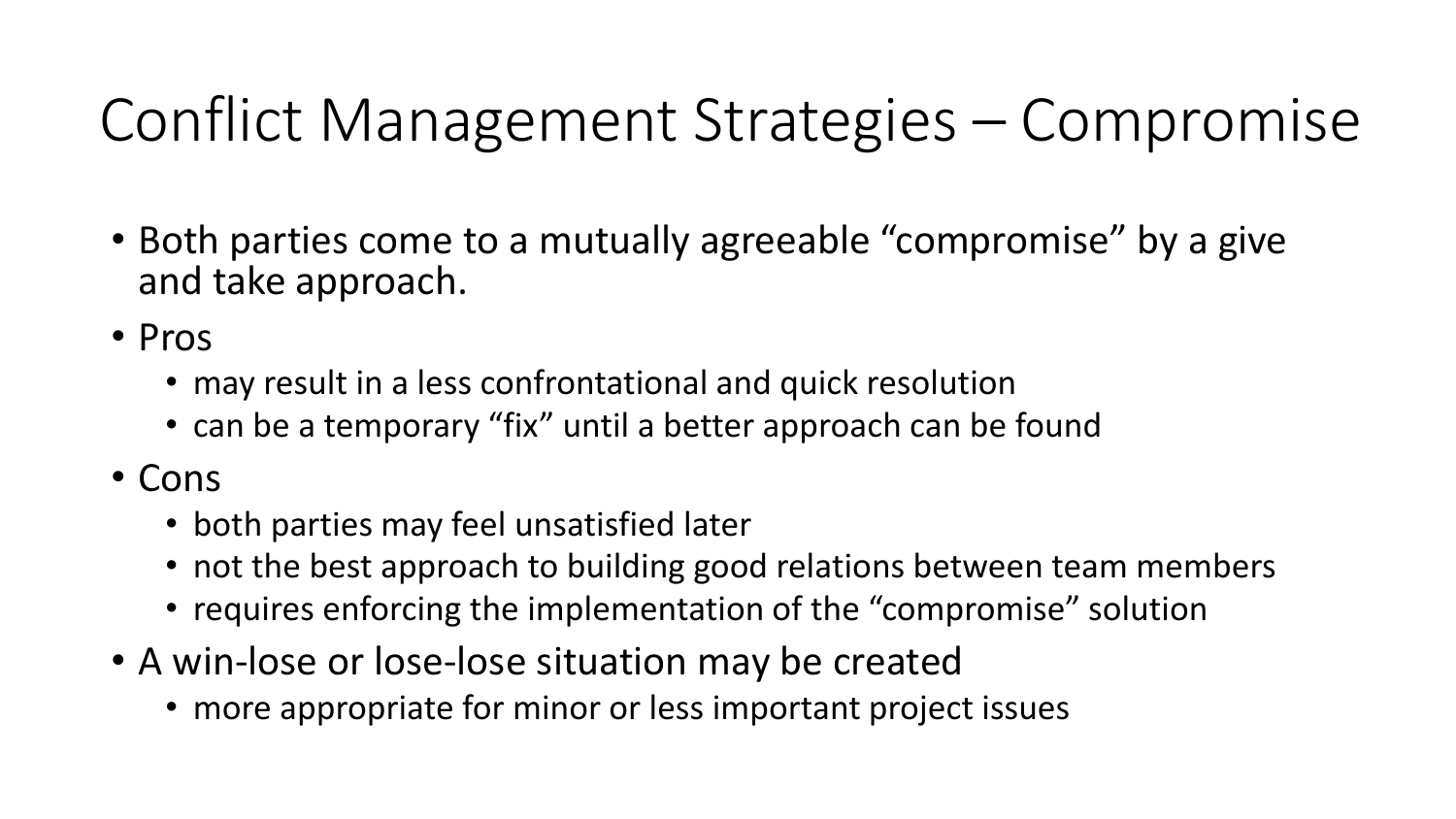### Conflict Management Strategies – Avoidance

- One party surrenders the issue to avoid negotiating/discussing he issue.
	- individual is unassertive and/or uncooperative
- Pros
	- may avoid heated discussions and further tension
	- allows other more important or higher-priority tasks to resume
- Cons
	- the winning party may view this as agreement to their opinion
	- may cause tension in peer-relationships if used often
- A lose-win situation is created
	- again more useful for trivial or less-important matters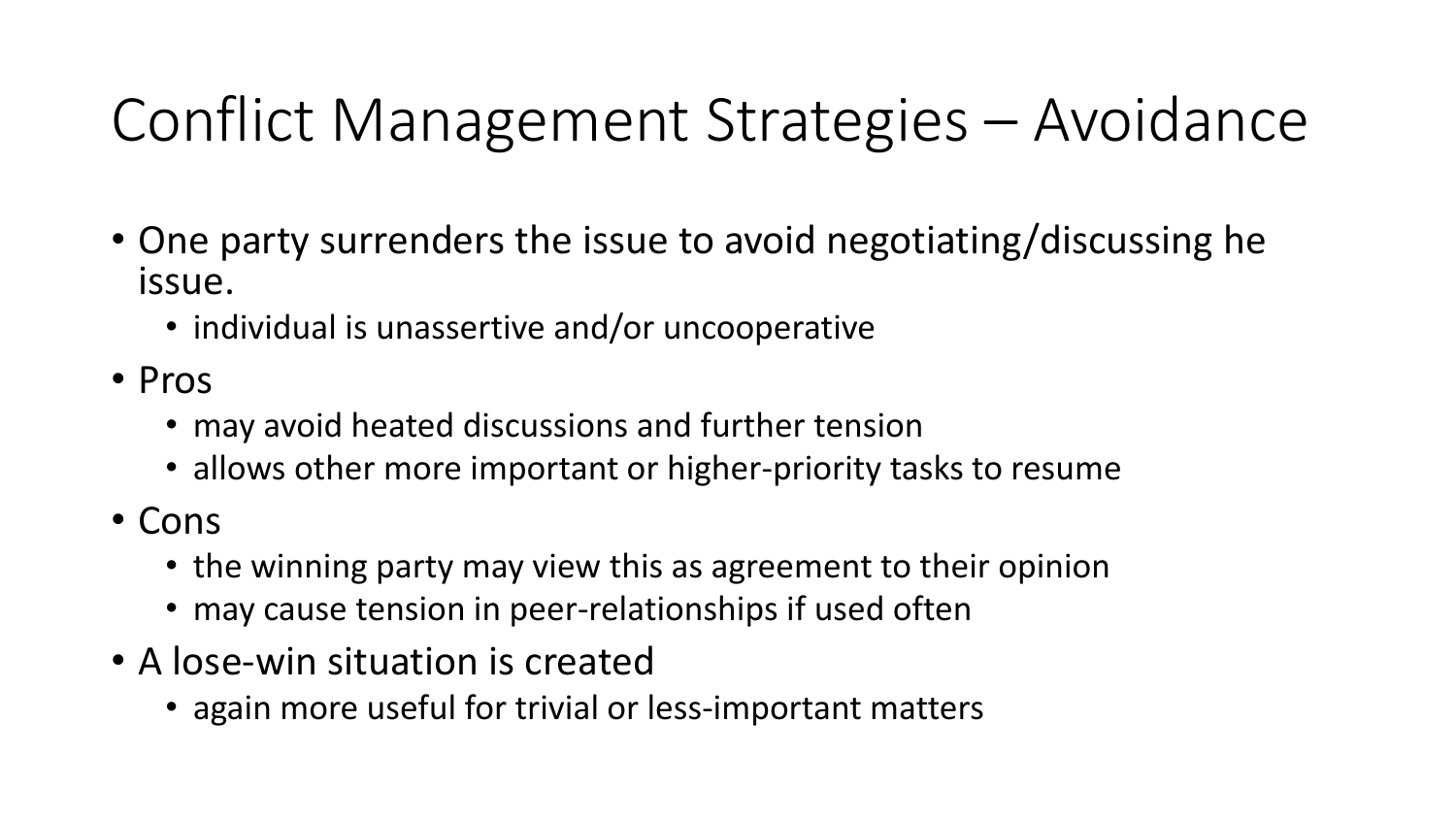### Conflict Management Strategies – Smoothing

- Dealing with other party's concerns before addressing your own
	- also called accommodation. The person may be unassertive and cooperative
	- used when one person is a domain expert or have a bigger vested interest
- Pros
	- can lead to improved relationships by deferring to the expert's opinion
	- can help individual focus on and protect other areas
- Cons
	- one party may take advantage, and the other may face a loss in confidence
	- the winning party may feel that the other is being too condescending
- May create a win-lose situation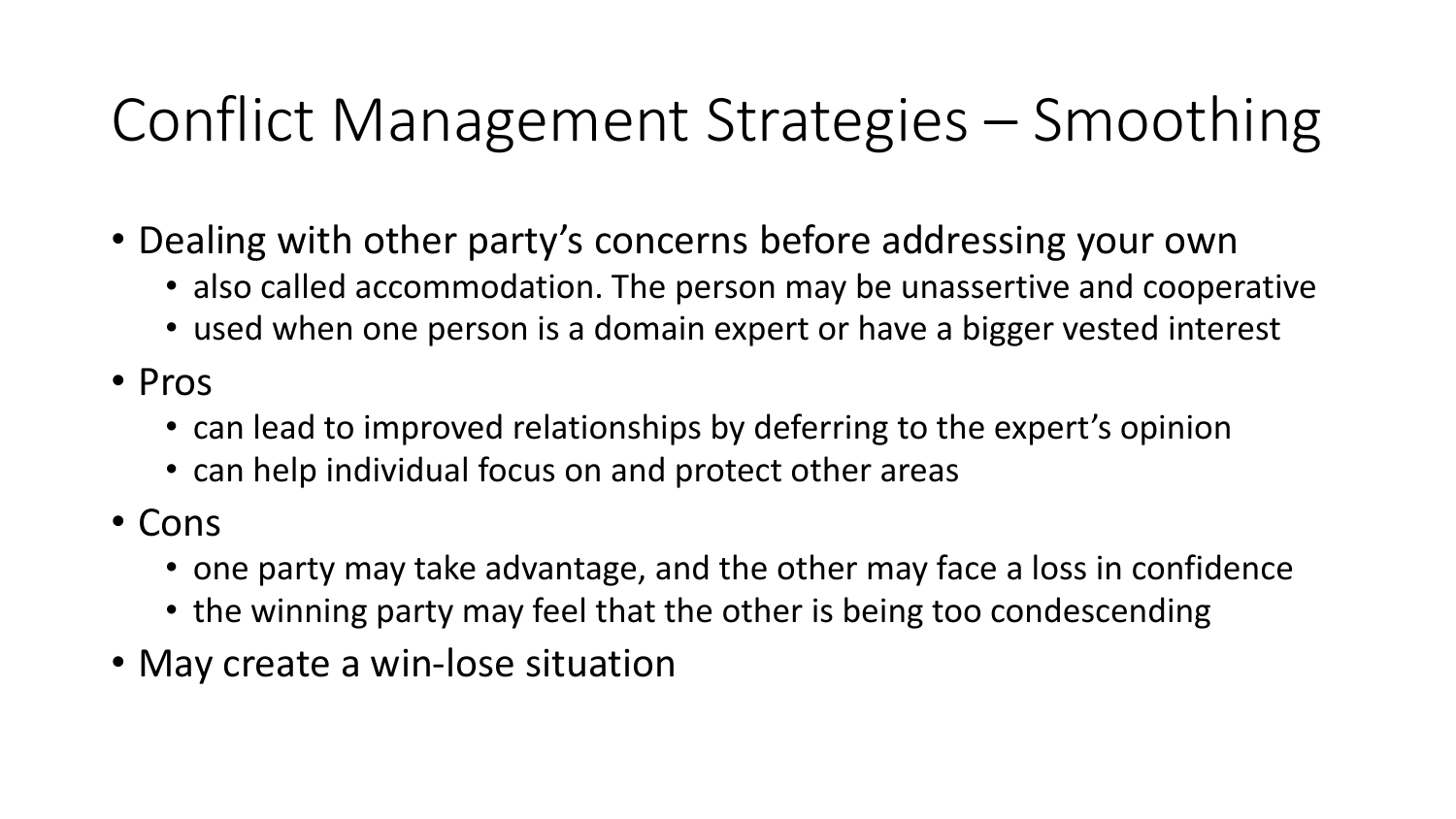## Conflict Management Strategies – Collaboration

- Conflicting parties discuss, work together, and reach agreement on a new idea that compiles both views
	- conflict may be more passive, and individuals are uncertain of the best approach and willing to discuss and resolve
	- individuals are assertive and cooperative
- Pros
	- less chance of future conflicts on this issue
	- leads to better mutual understanding and better team relationships
	- enforces collaborative climate in the team
- Cons
	- needs more commitment to solve the problem
- Only strategy that has a win-win resolution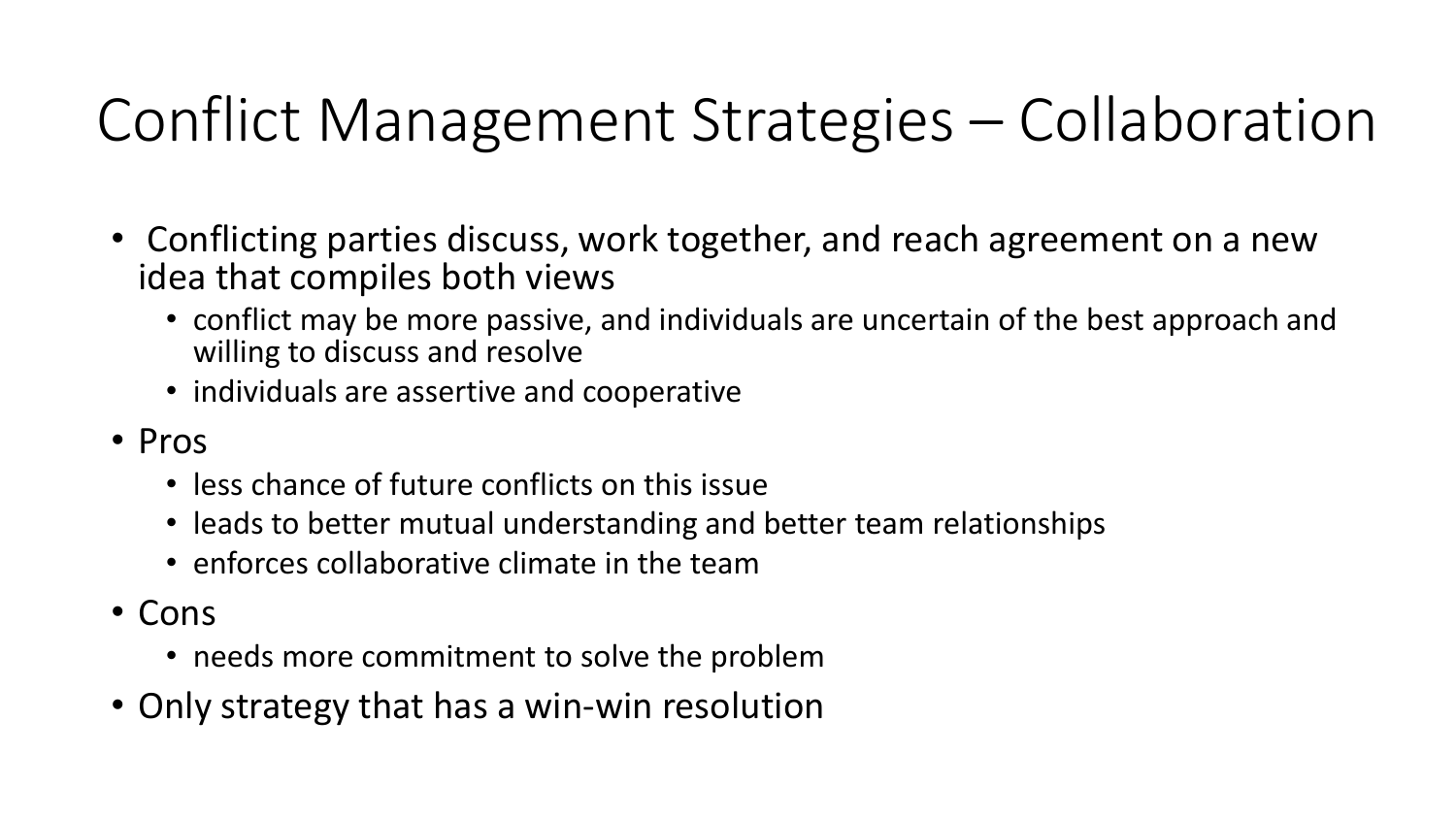#### Increasing Collaboration

- "XYZ" model of conflict resolution
	- describes conflict in terms of behavior, consequences, and responses:
	- when you do X (a behavior), Y (consequences) happen, and then I do Z (personal response)
- For example,
	- X = "When you are late to meetings"
	- Y = "decisions are being made without your input"
	- $Z =$  "and my response is frustration and wanting to quit the team"
- Such discussions may help resolve conflicts.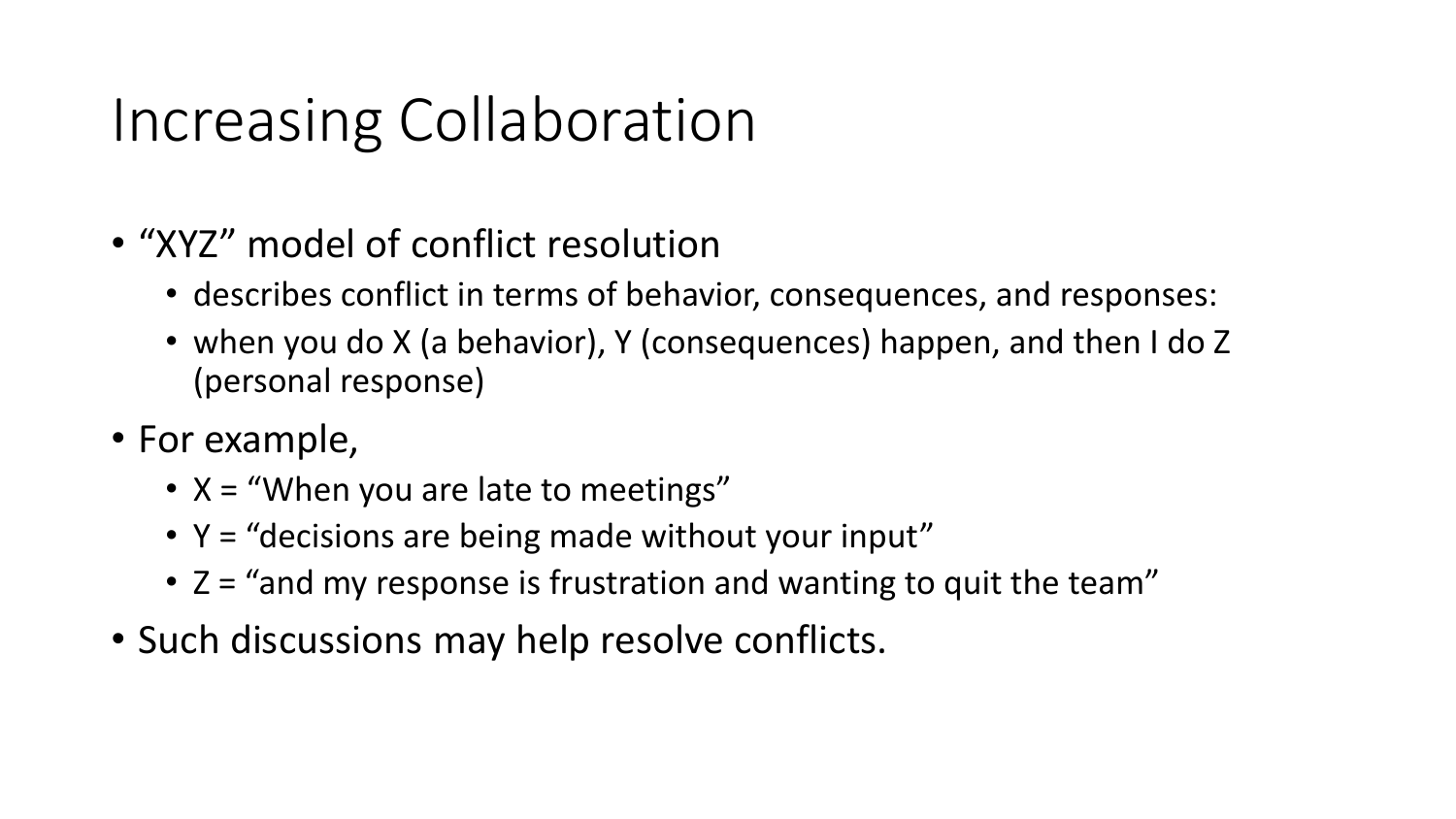#### Handling Deadlocks

- When conflict causes work to cease
	- ignoring the conflict is no longer an option
- Strategies
	- each group can debate from the other's point of view to better understand all issues
	- try to find a common ground by analyzing both sides of the argument
	- debate each opinion. For less critical issues, toss a coin to move on.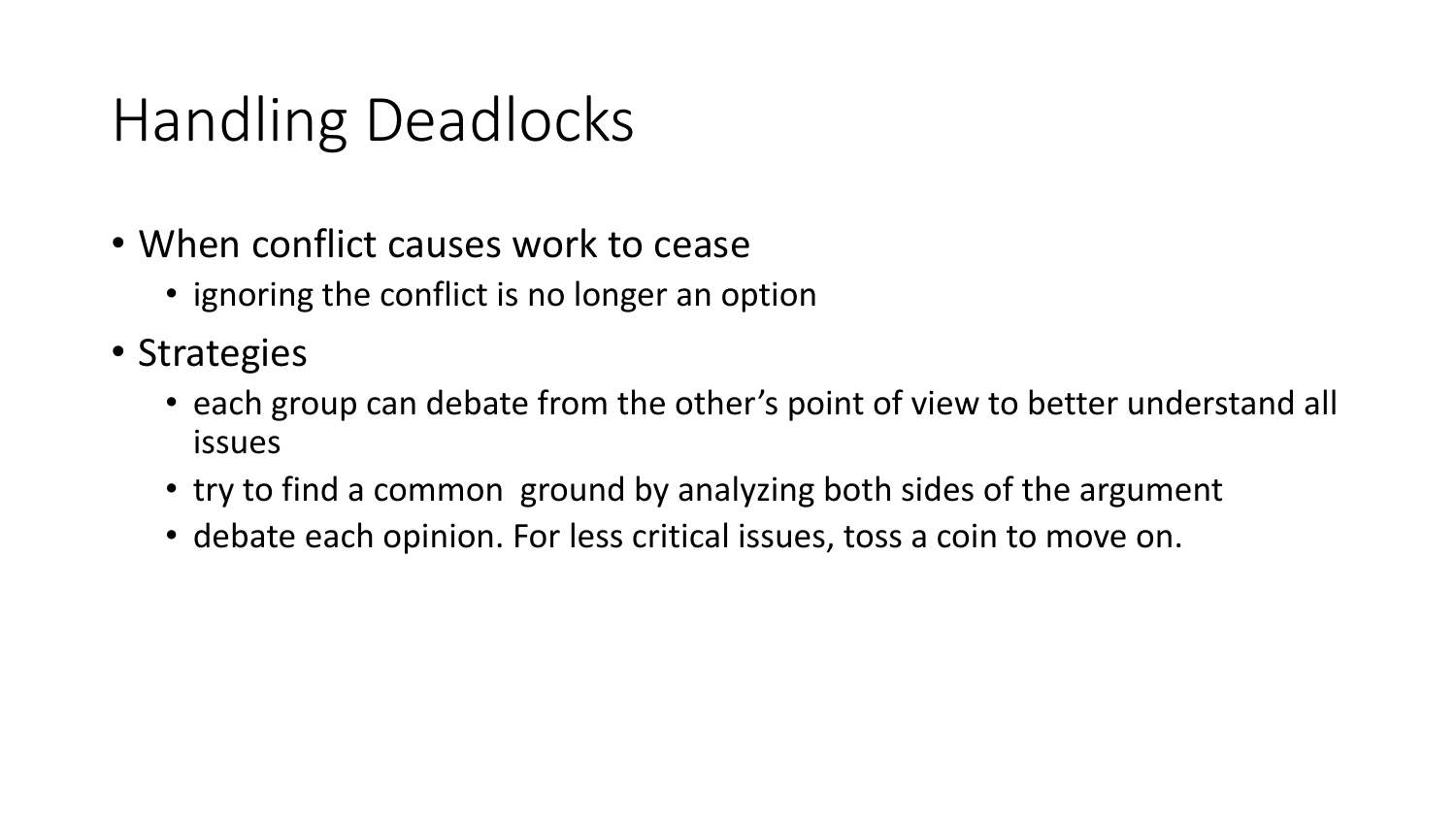#### Negotiation to Find Common Ground

- It is important to believe that there is a solution to the conflict
	- else, reaching once will be hard
	- negotiation can help find the common ground
- Story
	- father left 17 camels for this three sons
	- eldest son to get half of the 17 camels
	- middle son to get  $1/3^{rd}$  camels
	- youngest to get  $1/9$ <sup>th</sup> of the camels
	- is division possible?